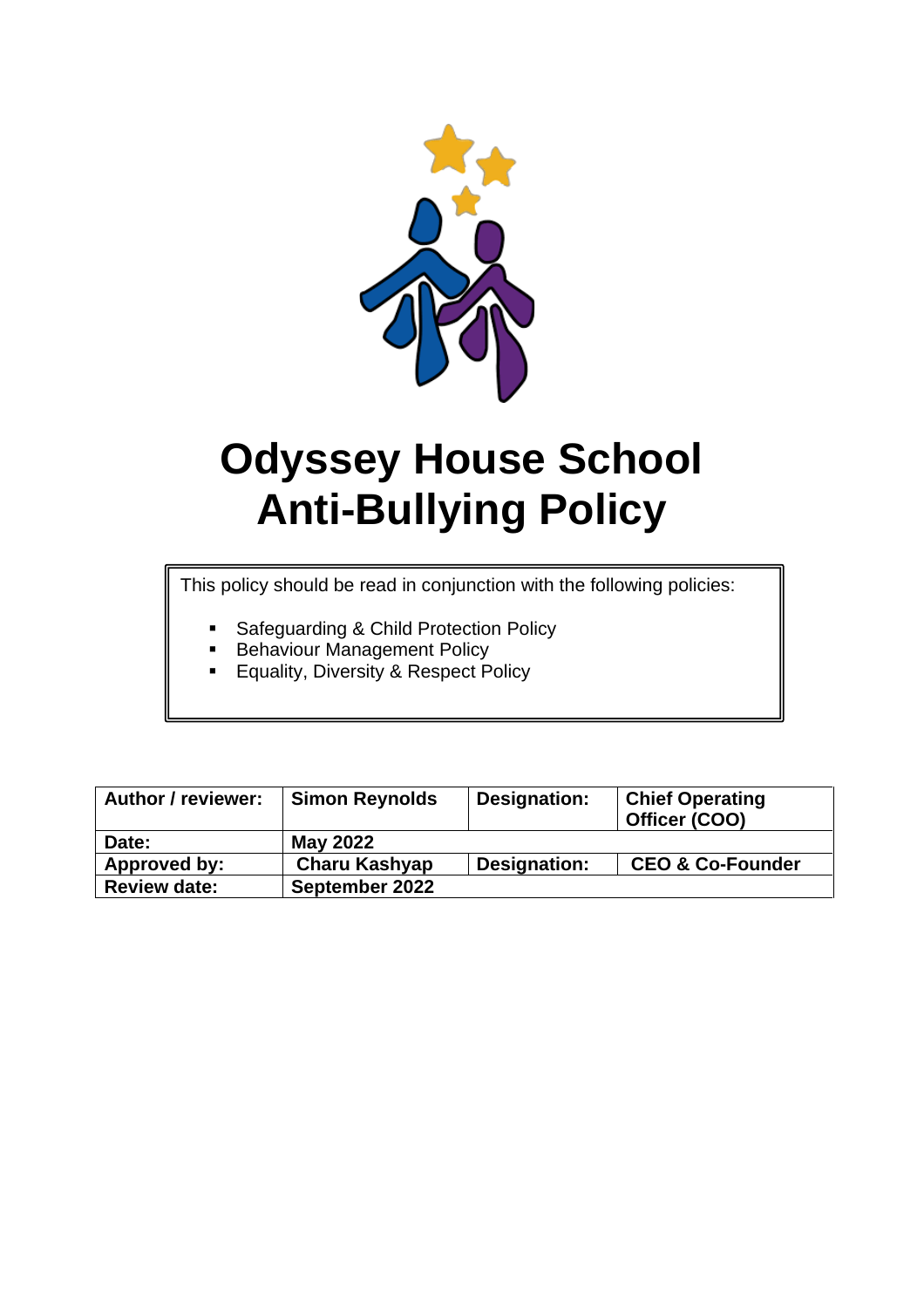# **Introduction**

We aim to establish a whole school positive culture in which all members of the community feel safe and confident, and treat each other with respect and courtesy, particularly with regard to individual differences. To this end, bullying will be eliminated.

This policy should be read and understood in the context of our Behaviour Policy, our Equality and Diversity Policy, and our approach to personal, social, healthcare and economic education.

Our policy has been written in the context of our responsibilities under:

- The Equality Act 2010. The Act makes it unlawful in England and Wales for the responsible body of a school to discriminate against, harass or victimise a pupil, exclude them or subject them to any other detriment.
- The Independent School Standards Regulations 2014 (as amended)

A bullying incident should be addressed as a child protection concern when there *is reasonable cause to suspect that a child is suffering, or is likely to suffer, significant harm.* Where this is the case, staff will deal with the concern in line with the school Safeguarding Policy.

The support of external services may be accessed to tackle any underlying issues which have contributed to a child engaging in bullying.

## **What do we mean by bullying?**

Bullying involves an imbalance of power which makes it hard for those being bullied to defend themselves. This may be seen or felt physically, online or psychologically, and includes social isolation or intimidation, as well as any threat of violence. It is defined as follows:

- It is deliberately hurtful behaviour; and
- It is repeated over time.

Bullying may take various forms, and is often motivated by prejudice, including:

- Cyber: The use of electronic communications including email, mobile phones, text/multi- media messaging, photographs/video, online profiling, websites, social networks, and instant messaging; all with the intention to frighten, embarrass or harass. This can happen at any time of day with a potentially wider audience and more accessories as people forward on with a simple click;
- Disability: because of, or focusing on, the issue of disability;
- Emotional: being unfriendly, excluding, tormenting (e.g. hiding books, threatening gestures);
- Homophobic or Transphobic: because of, or focusing on, the issues of sexuality and/or gender identity;
- Physical: pushing, kicking, hitting, punching or any use of violence inflicted on another individual;
- Racist/Cultural/Religious: racial, cultural or religious taunts, comments or gestures;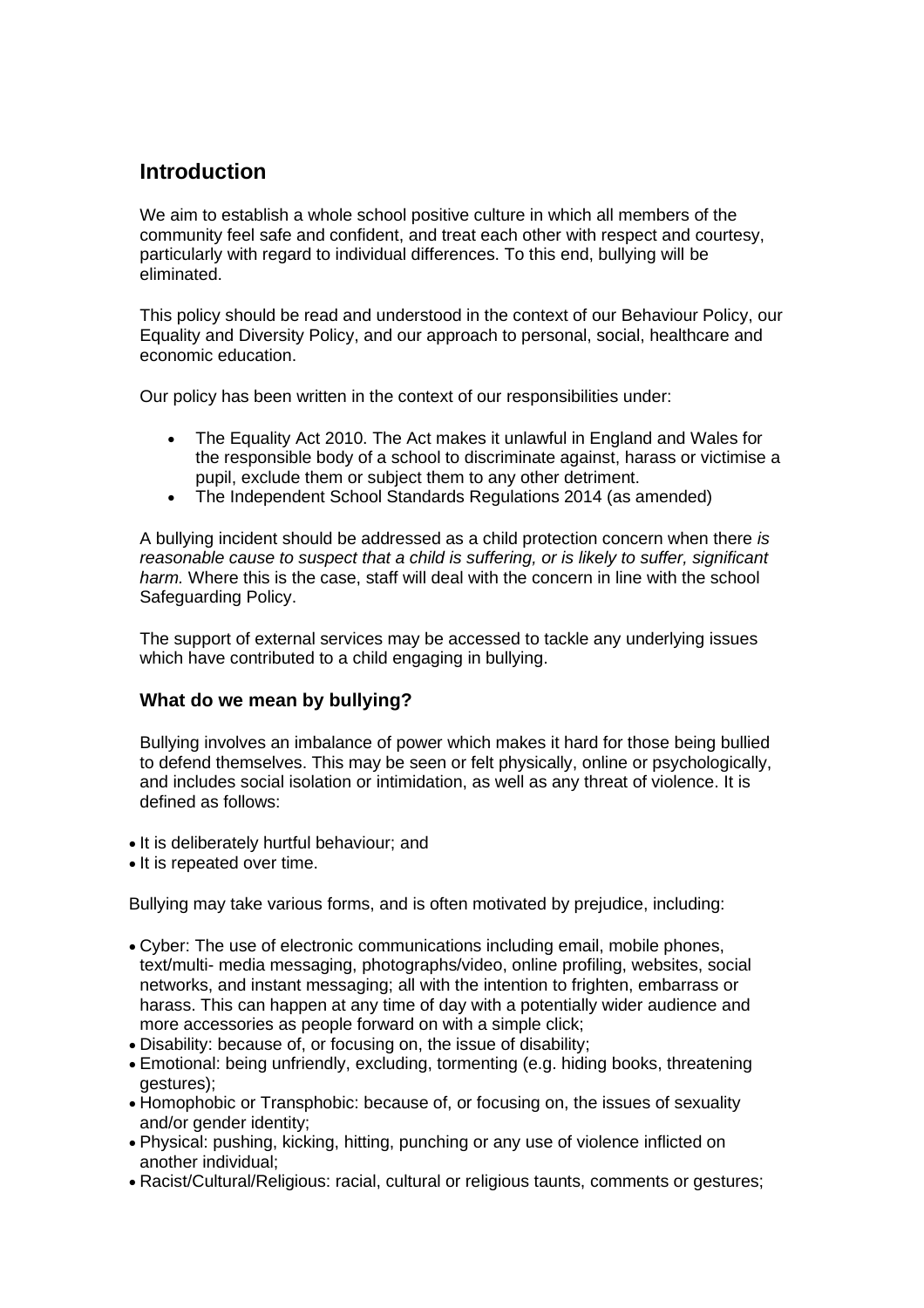- Sexual: sexually abusive taunts, comments or gestures; and
- Verbal: for example, name calling, sarcasm, spreading rumours.

We believe that bullying is a behaviour choice and that anyone can be encouraged to change their behaviour. It can be an individual or a group.

We respect difference and welcome diversity in our children, young people and in society in general, and believe our school should be inclusive.

We believe that pupils should have the right to feel safe, secure and valued and that creating a safe environment and dealing with bullying is everyone's responsibility.

We support a range of positive strategies to deal with bullying and actively challenge the use of humiliation, fear, ridicule and other similar approaches in an effort to reduce bullying.

Bullying can result in long-term psychological damage and, in extreme cases, suicide. It is often motivated by prejudice against particular groups, for example, on grounds of race, religion, gender, sexual orientation including transgender, special educational needs and/or disability, or because a child is adopted or has caring responsibilities. It might be motivated by actual differences between children, or perceived differences. Any prejudice-based language is unacceptable.

Bullying is not a criminal offence. However, there are criminal laws in the UK which apply to harassment and threatening behaviour. If we feel that an offence may have been committed our staff will seek assistance from the police.

Education trips and visits are a part of everyday school life and, as such, this policy applies in full when pupils are off site, on work connected to the school. Moreover, teachers have a power to discipline pupils in a reasonable way for conduct on and off the school premises. As such, any bullying incidents occurring off the premises, such as on public transport, school buses or in the local community, will fall under this policy and be treated accordingly. If the matter involves criminal activity, the police will always be informed.

Bullying which is deemed to be illegal must be reported to the police.

The children and young people at Odyssey House School have a wide-range of complex needs. As a school community we understand that bullying in this context can have additional subtleties and raise issues that are in themselves complicated to resolve. Not all students at the school will recognise bullying behaviour if they experience it; equally not all students would recognise their own behaviour as bullying towards another individual. Cognitive understanding and communication impairment are strong factors in how/what the children and young people communicate. As such, the school will take into account the needs of the children and try and help them understand the impact of their actions or behaviours on other members of the school community (e.g. use of inappropriate language as a result of having tourettes)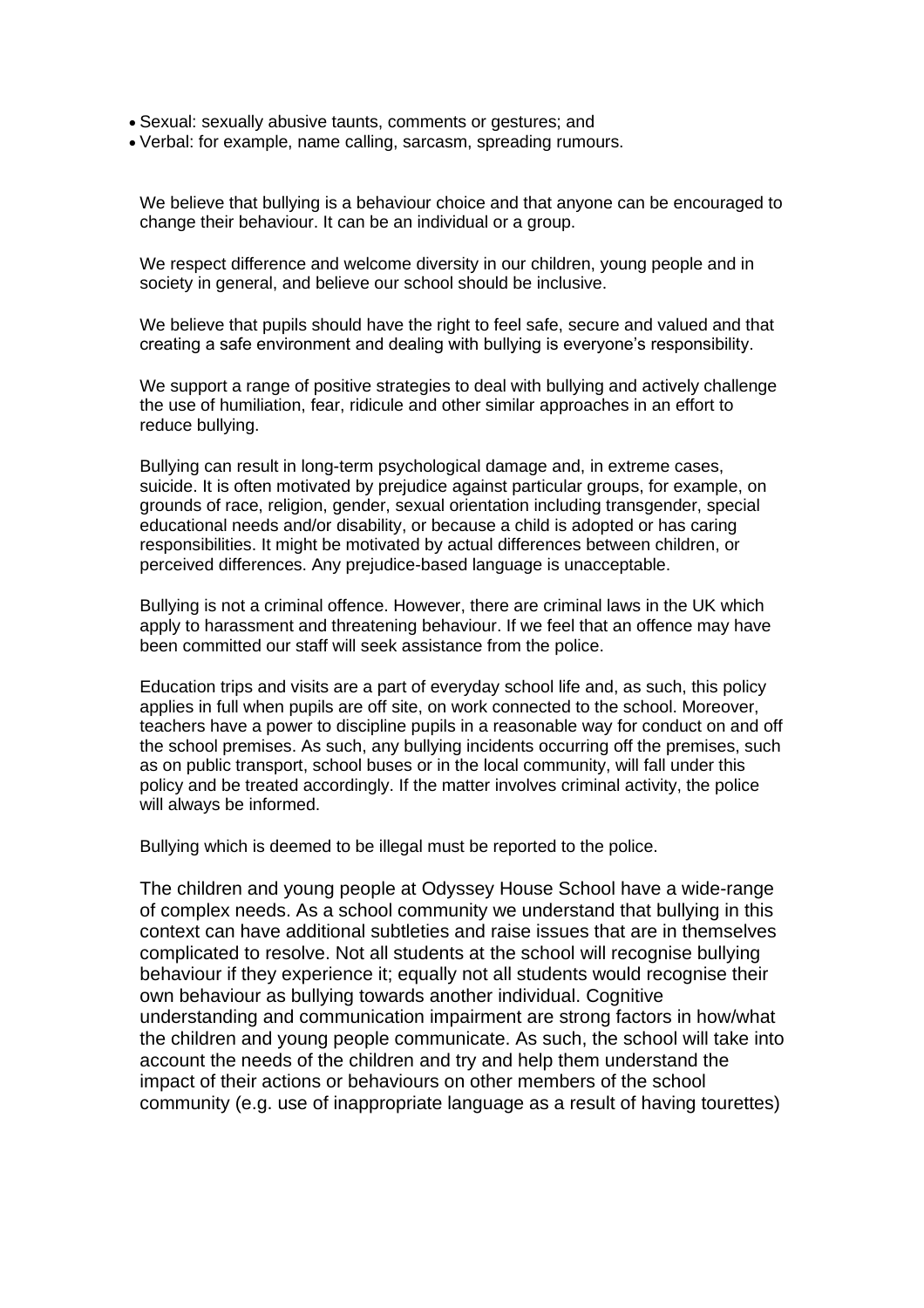Bullying will not be tolerated at Odyssey and will be dealt with robustly. The school community has a duty to protect all its members and provide a safe, healthy environment.

## **Objectives**

Our policy is implemented whenever the school is responsible for the conduct and welfare of children and young people. The Senior Leadership Team (SLT) and all staff are responsible for its implementation.

Our objectives are to:

- $\triangleright$  Enable pupils to understand clearly what constitutes bullying and to understand that bullying, whatever its form, will not be tolerated by the school community; Make it easy for pupils to report bullying so that they feel assured that they will be listened to and incidents acted upon;
- $\triangleright$  Enable parents to feel confident that bullying incidents will be firmly dealt with by the school;

Create a safe environment and promote an inclusive ethos in the school where pupils can discuss the cause of bullying without fear of further bullying or discrimination;

- $\triangleright$  Raise staff awareness of the presence of different types of bullying, and an awareness of groups of pupils who are bullied disproportionately;
- $\triangleright$  Establish guidelines for action where bullying is evident;
- ➢ Develop a range of effective strategies for pupils to learn about moral and social issues;
- $\triangleright$  Ensure pupils are able to explain how we expect them to behave; and
- $\triangleright$  Celebrate success as an important way of creating a positive school ethos around anti- bullying.

## **Our Procedures**

Effective staff training is an important aspect of our work to prevent and tackle bullying, including the different types of bullying. All staff have had relevant training and understand the importance of this policy. In particular, our Senior Leadership Team ensures that all staff understand the principles and purpose of the school's policy, the legal responsibilities, how to resolve problems and where to seek support. We use specialised skills to help our staff understand the needs of any pupils, including special educational needs and/or disability and lesbian, gay, bisexual and transgender (LGBT+) pupils.

We all understand that bullying can occur in any school and that we have a responsibility to be vigilant for incidents, especially at times and in places where it is more likely to occur. Given the layout of our school building we are able to monitor pupils closely and staff support pupils during break times as well to ensure that they have adult supervision at all times.

We aim to ensure staff feel confident to consistently tackle all forms of bullying and that pupils are empowered to say "no" to bullying.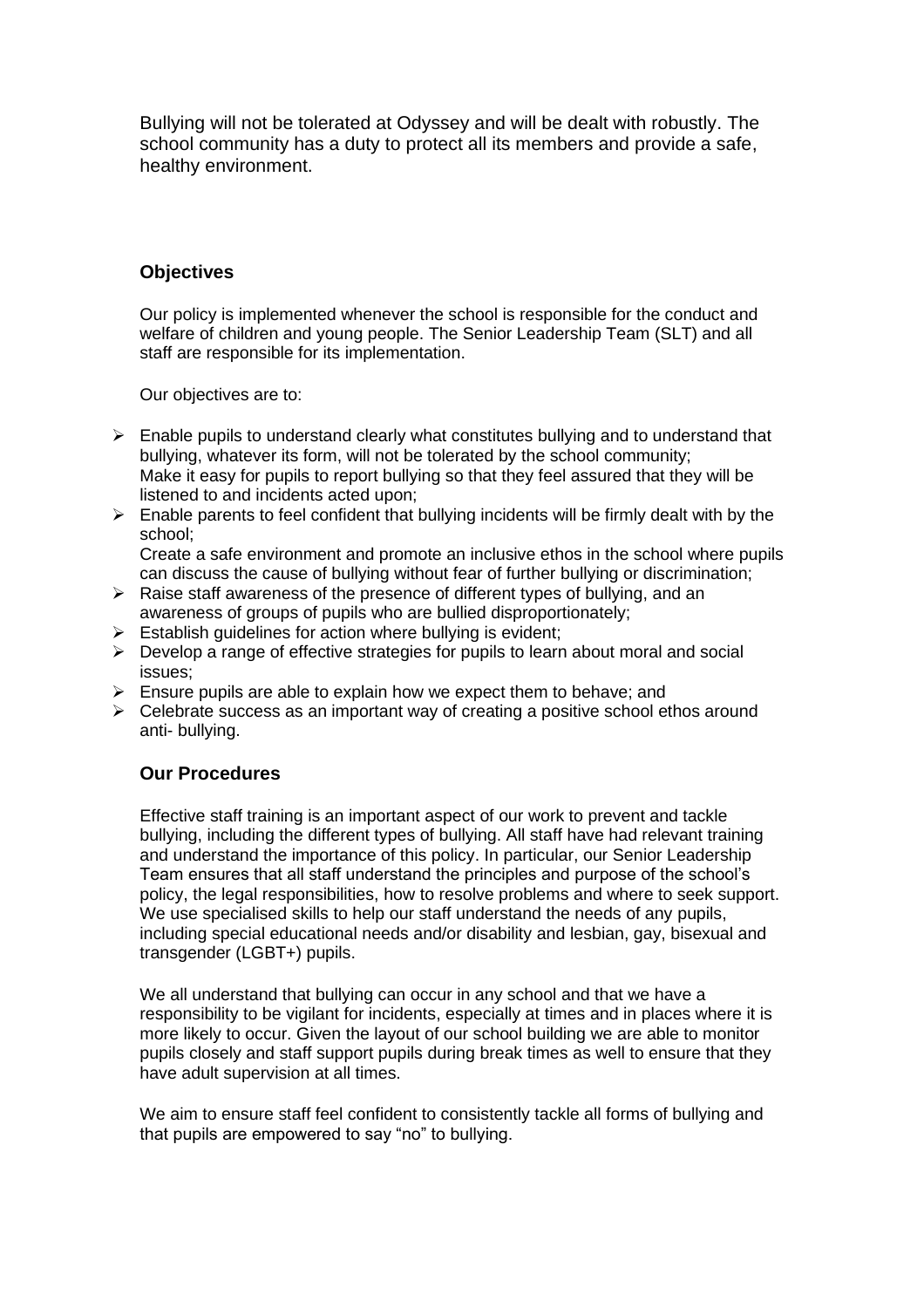If a member of staff suspects that bullying is taking place, or a disclosure is made to them about an incident of bullying, they should always consult a senior member of staff. Under the guidance of a senior staff member, an age-appropriate investigation should take place. Separate meetings, at which all conversations should be recorded in writing, should be arranged with those involved to establish their version of events and assure them that the situation will be dealt with sensitively but firmly and fully.

Parents of both parties are always kept fully informed about how the alleged bullying is being handled.

A proven allegation of serious bullying will result in immediate action being taken against the pupil who has committed the behaviour and also provide immediate support to the pupil against whom the behaviour was displayed ensure that any child who, with the possible involvement of the police. Following the incident, a senior staff member oversees the monitoring of the situation, liaising directly with the relevant teacher to check that further bullying is not occurring.

Parents are asked to keep the school and staff informed of any concerns, and encourage their child to report any incidents immediately to an appropriate staff member. The COO or another member of the SLT will ensure that the incident and any action taken are formally recorded in the behaviour incident log.

#### **Successful Intervention Strategies**

- We apply the relevant consequences (sanctions) as detailed in our Behaviour policy, to those who bully in order to show clearly that their behaviour is wrong. In accordance with our Behaviour Policy, we apply sanctions fairly, consistently and reasonably, taking into account of any special educational needs or disabilities that pupils may have and taking into account the needs of vulnerable pupils.
- We also consider carefully the motivating factors which may have affected the bullying behaviour and whether it indicates any concerns for the safety of the perpetrator. Where this is the case, the child engaging in the bullying behaviour may need support themselves.
- We involve parents to ensure that they are clear that the school does not tolerate bullying and that they are aware of the procedures to follow if they believe that their child is being bullied. We make sure that our parents feel confident that we will take any complaint about bullying seriously and resolve the issue in a way which protects the child.
- We involve pupils so they understand our approach towards bullying and so they are clear in the part they have to play to prevent bullying, including when they find themselves as bystanders.
- We regularly evaluate our approach and ensure that our policy and practice is up to date.
- We make sure that the consequences of bullying reflect the seriousness of the incident, so that others see that bullying is unacceptable.
- We teach pupils that using any prejudice-based language is unacceptable and will not be tolerated.
- We work with the wider community, such as the police and children's services, where bullying is particularly serious or persistent and where a criminal offence may have been committed.
- We make it easy for pupils to report bullying so that they feel assured that they will be listened to and incidents acted upon.
- We draw on the expertise of specialist organisations with a proven track record in dealing with bullying to ensure our practices are effective and keep children safe.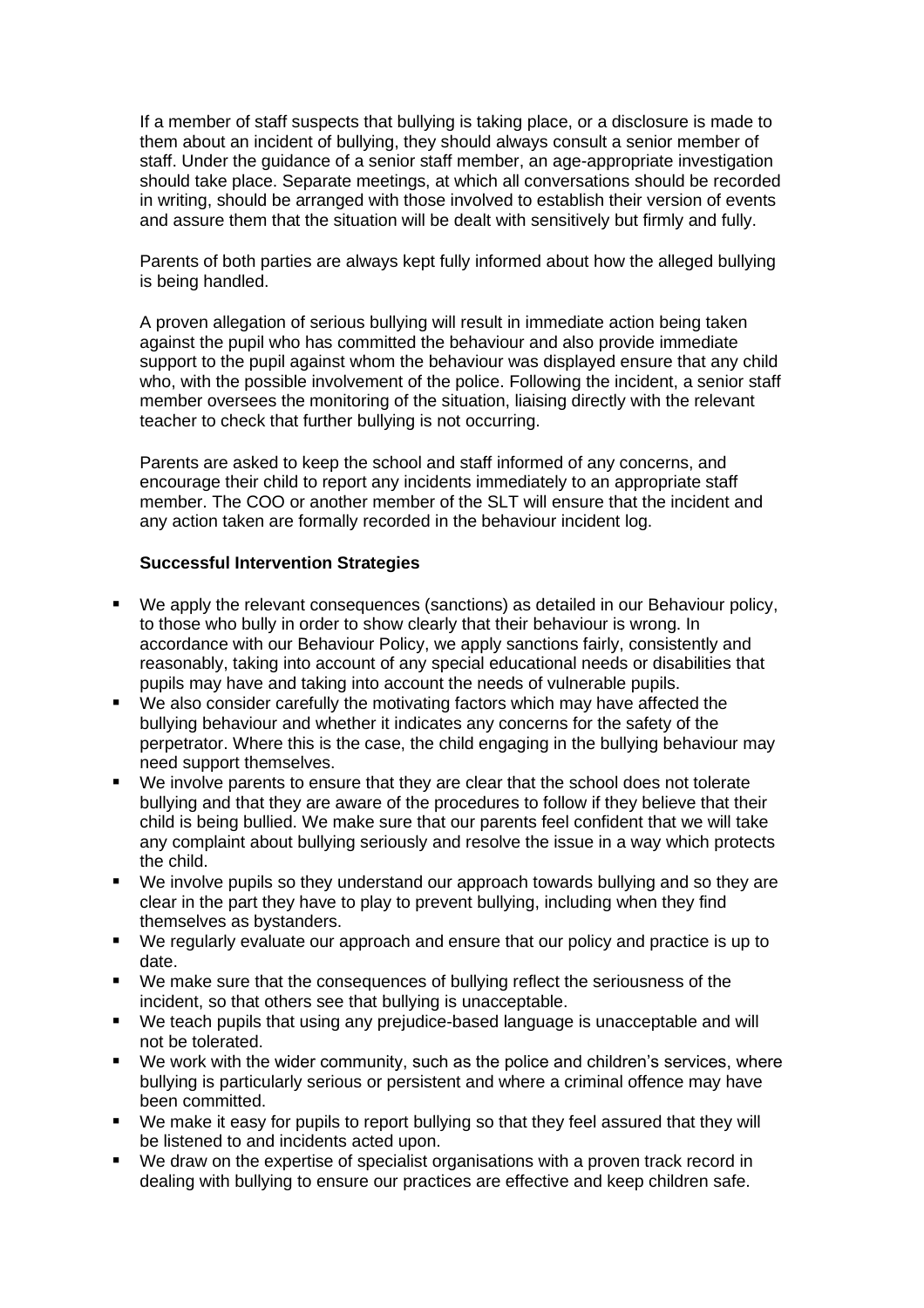- We ensure that notices are placed around school which provide appropriate telephone numbers and email addresses for children to contact organisations such as ChildLine and CEOP.
- We listen to our pupils' voice at all times and act accordingly.
- We aim to use restorative approaches in school which focus on reconciliation with those who have been harmed. This enables all those affected by any incident to play a part in repairing the harm and finding a positive way forward, enabling everyone to prevent conflict and build relationships.
- It is important for the school to understand the motivation behind any bullying and whether it reveals any cause for concern about the safety of the perpetrator. This is because the bully may need support themselves.
- In serious or persistent cases, parents should be informed and may be asked to come in to a meeting to discuss the problem and, if necessary and appropriate, police will be consulted. All attempts will be made to help the bully or bullies change their behaviour. This may include referral to outside agencies or specialist programmes of support.
- Our school uses restorative practice which includes a facilitated meeting being held to enable individuals and groups to work together to improve their mutual understanding of what has taken place and to jointly agree the best solution moving forwards. Sometimes a less formal approach is used with the same principles in place, depending on the nature of the incident. Restorative practice provides an opportunity for everyone to reflect on how they interact with each other and consider how best to prevent harm and conflict, recognising everyone has a part to play and is responsible as such.

Incidents of bullying will be recorded by relevant pastoral staff. This will enable patterns to be identified, and keeping records of bullying incidents will also enable the school to:

- Manage individual cases effectively;
- Monitor and evaluate the effectiveness of strategies;
- Celebrate the anti-bullying work of the school; and
- Respond effectively and swiftly to concerns from parents.

The most obvious strategy is the use of appropriate consequences and learning programmes to deal with those pupils who are found to be bullying. Such consequences have three main purposes, namely to:

- Impress on the perpetrator that what he/she has done is unacceptable;
- Deter him/her from repeating that behaviour; and
- Signal to other pupils that the behaviour is unacceptable and deter them from doing it.

Sanctions for bullying are intended to hold pupils who bully to account for their behaviour and to ensure that they face up to the harm that they have caused and learn from it. They also provide an opportunity for the pupil to put right the harm they have caused. Sanctions available are detailed in the school's Behaviour Policy and will be applied fairly, consistently and reasonably, taking into account the needs of vulnerable pupils. Ultimately, bullies will not be tolerated at this school and all members of the school community have 3 key Odyssey rights of which one is Being Safe.

We have powers to search included within the Education Act 2011 to tackle cyberbullying, including, where necessary, deletion of inappropriate images or files on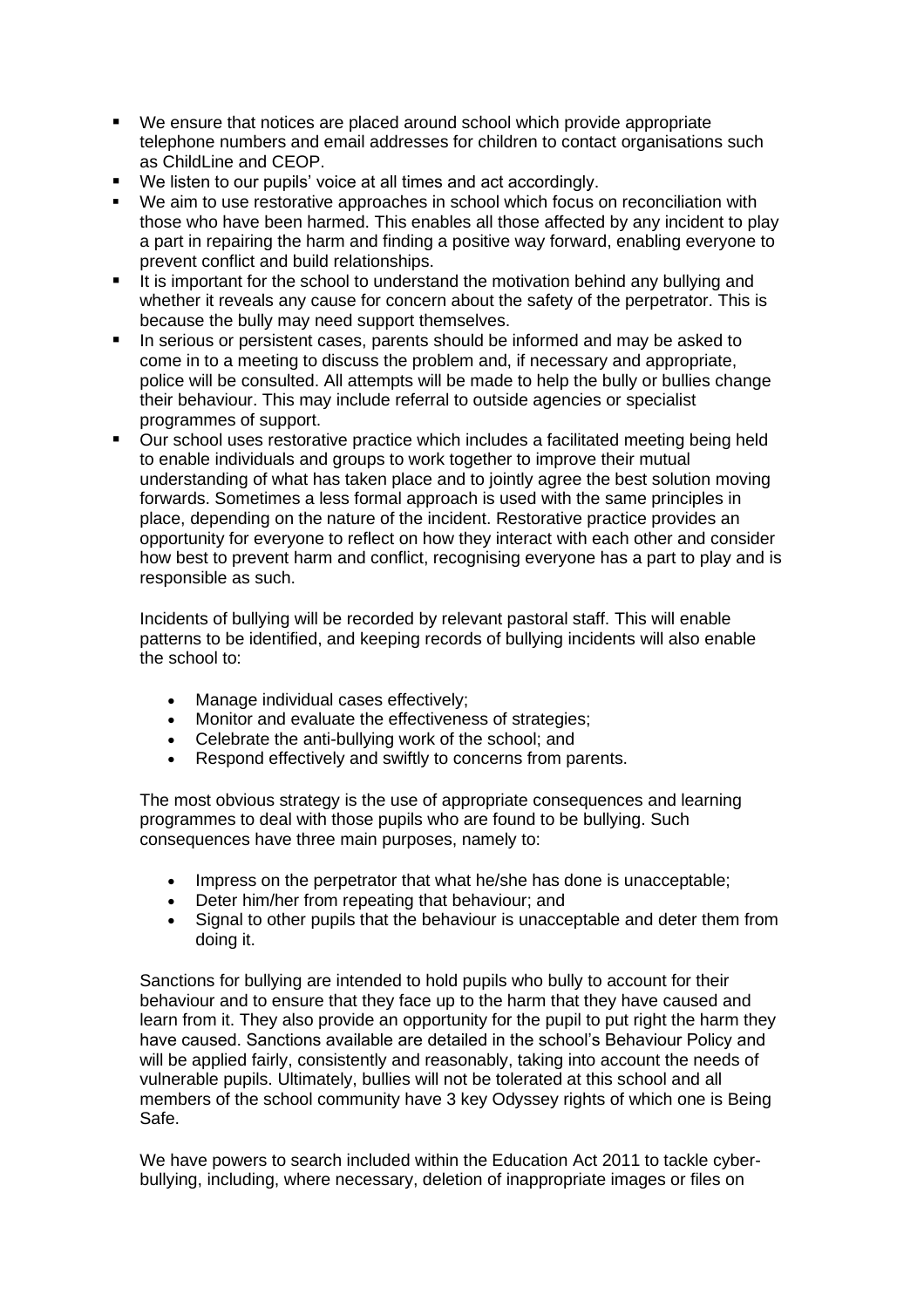electronic devices, including mobile phones. We use this power under the specific authority of the School Director and/or CEO only and where there is good reason to do so, i.e. that it could be used to harm children, disrupt teaching or break the school rules. There are no general searches carried out by the school on pupils

## **Roles and Responsibilities/strategies**

## **The Proprietor**

·Creating the right ethos for the school that ensures it is an inclusive environment.

· Review anti-bullying data presented by the senior leaders on a termly basis to ensure that the school practices are in line with its policies

·Ensure the school is promoting equality for its whole community.

## **The COO & the SLT**

·To deliver and organise any necessary training for staff to ensure they understand and implement the anti-bullying policy.

·To act as a port of call to advise staff on any bullying related matter

·To liaise with external agencies as necessary in partnership to support anti-bullying strategies

Ensure regular review of anti-bullying policy and practice to keep it up to date, including analysis of data published under its single equality scheme.

·Keep up to date on bullying related data from the school's behaviour report analysis and plan appropriate interventions either at an individual or whole school level.

·Promote anti-bullying week and anti-bullying work in general. Ensure the curriculum covers anti-bullying.

·Work with families so that they are aware of the school's policy/practice and specific circumstances if they arise.

·To ensure bullying is factored into any analysis of student behaviour

·Ensure that behavioural recording systems record any instances of bullying

#### **All school staff**

· To be constantly monitoring the students for bullying-related behaviour and follow the correct procedure where evidence points towards bullying taking place.

· To be constantly modelling high standards of behaviour and to have high expectations for all the students.

#### **The Pupils' Voice**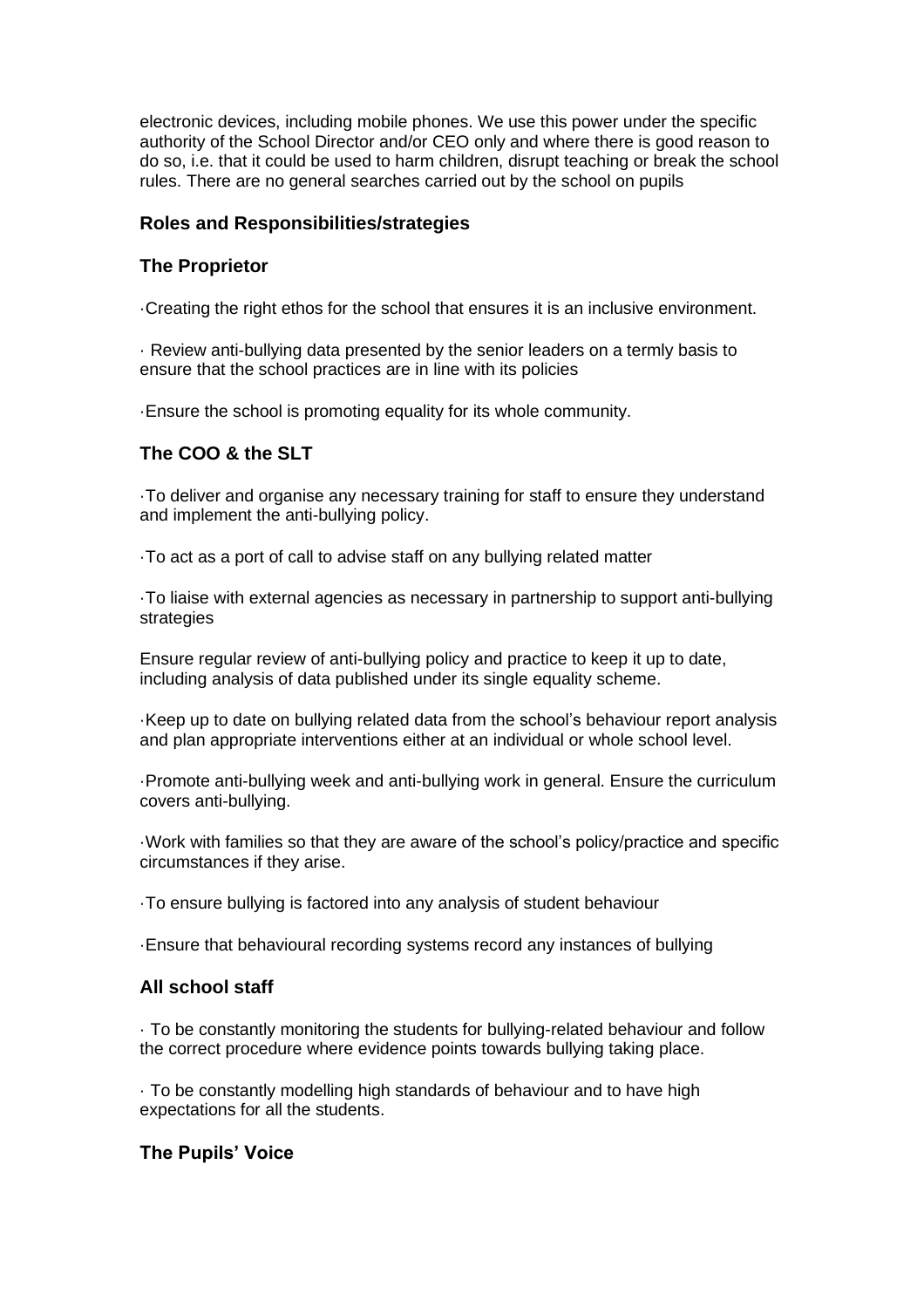School staff should be constantly vigilant for signs that a student may be subject to bullying behaviour expressed either through a student voice or from signs such as distress, change in mood, injury, change in behavioural norms. Claims or expressions of bullying made by pupils will be taken seriously.

## **Monitoring and evaluation**

The SLT is responsible for maintaining a bullying log which includes instances of bullying.

The SLT is responsible for the implementation of this policy and for reviewing from time to time to evaluate its implementation and impact.

The SLT reports on behaviour and bullying at governance meetings. This forms the monitoring and evaluation function of the proprietor. The Proprietor will review termly, a report from a member of the Senior Leadership Team on instances of bullying during the year to ensure that procedures are adequate.

Where there are concerns regarding the school's approach to dealing with bullying, these will be explored by the School Director.

Staff will regularly evaluate and update their approach to bullying to take into account the developments in technology.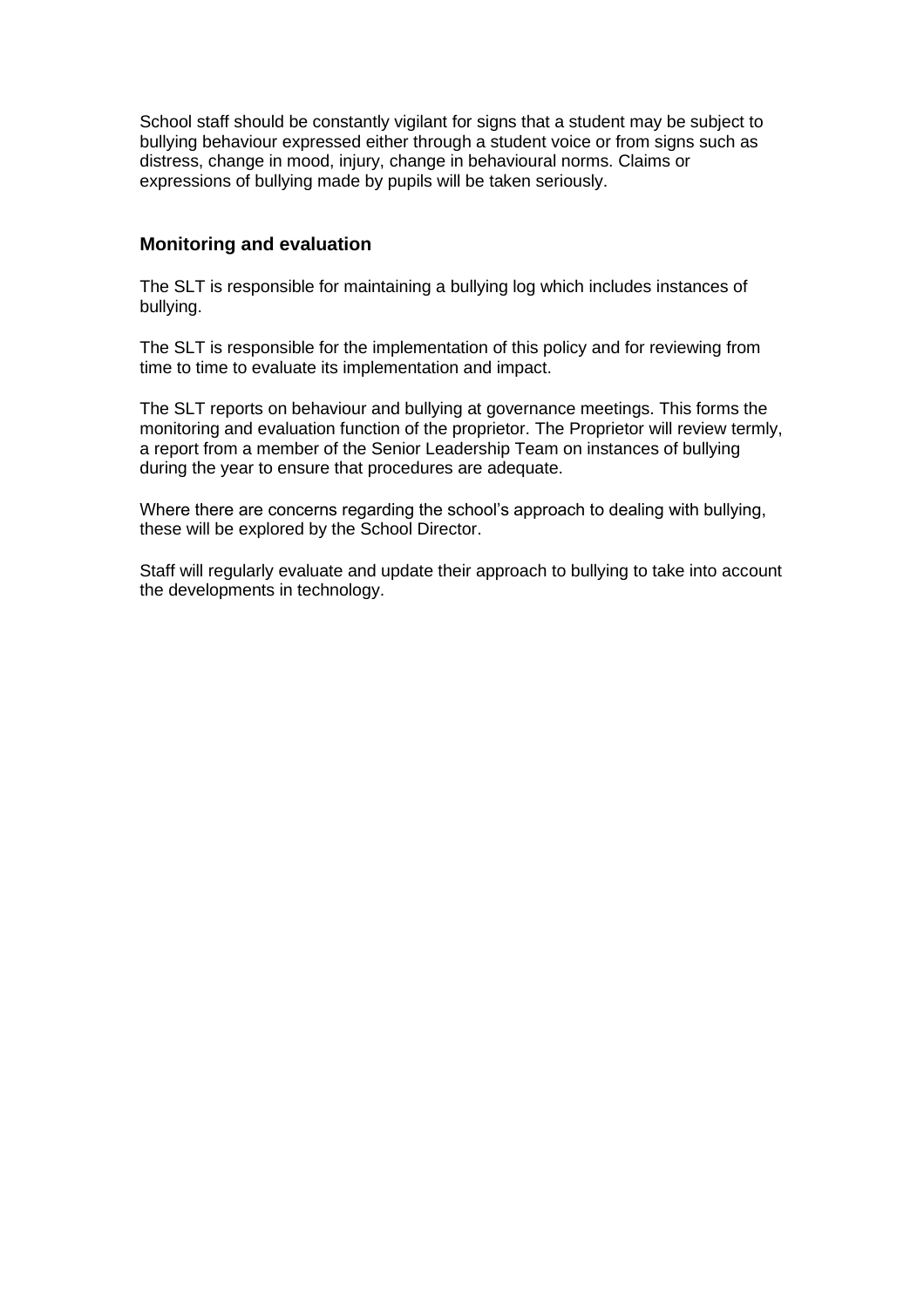## **Appendix 1**

## **Signs and Symptoms**

A child may indicate by signs of behaviour that he or she is being bullied. Adults should be aware of these possible signs and that they should investigate if a child:

- is frightened of walking to or from school
- doesn't want to go on the school vehicle / taxi
- changes their usual routine
- is unwilling to go to school (school phobic)<br>■ begins to truant
- begins to truant
- becomes withdrawn anxious, or lacking in confidence
- starts stammering
- attempts or threatens suicide or runs away
- cries themselves to sleep at night or has nightmares feels ill in the morning
- begins to do poorly in school work
- comes home with clothes torn or books damaged
- has possessions which are damaged or "go missing" asks for money or
- starts stealing money to pay bully
- has possessions or other monies continually "lost"
- has unexplained cuts or bruises
- comes home starving
- becomes aggressive, disruptive or unreasonable
- is bullying other children or siblings
- stops eating
- is frightened to say what's wrong
- gives improbable excuses for any of the above
- is afraid to use the internet or mobile phone
- is nervous and jumpy when a cyber message is received

This is not an exhaustive list.

These signs and behaviour could indicate other problems, but bullying should be considered a possibility and should be investigated.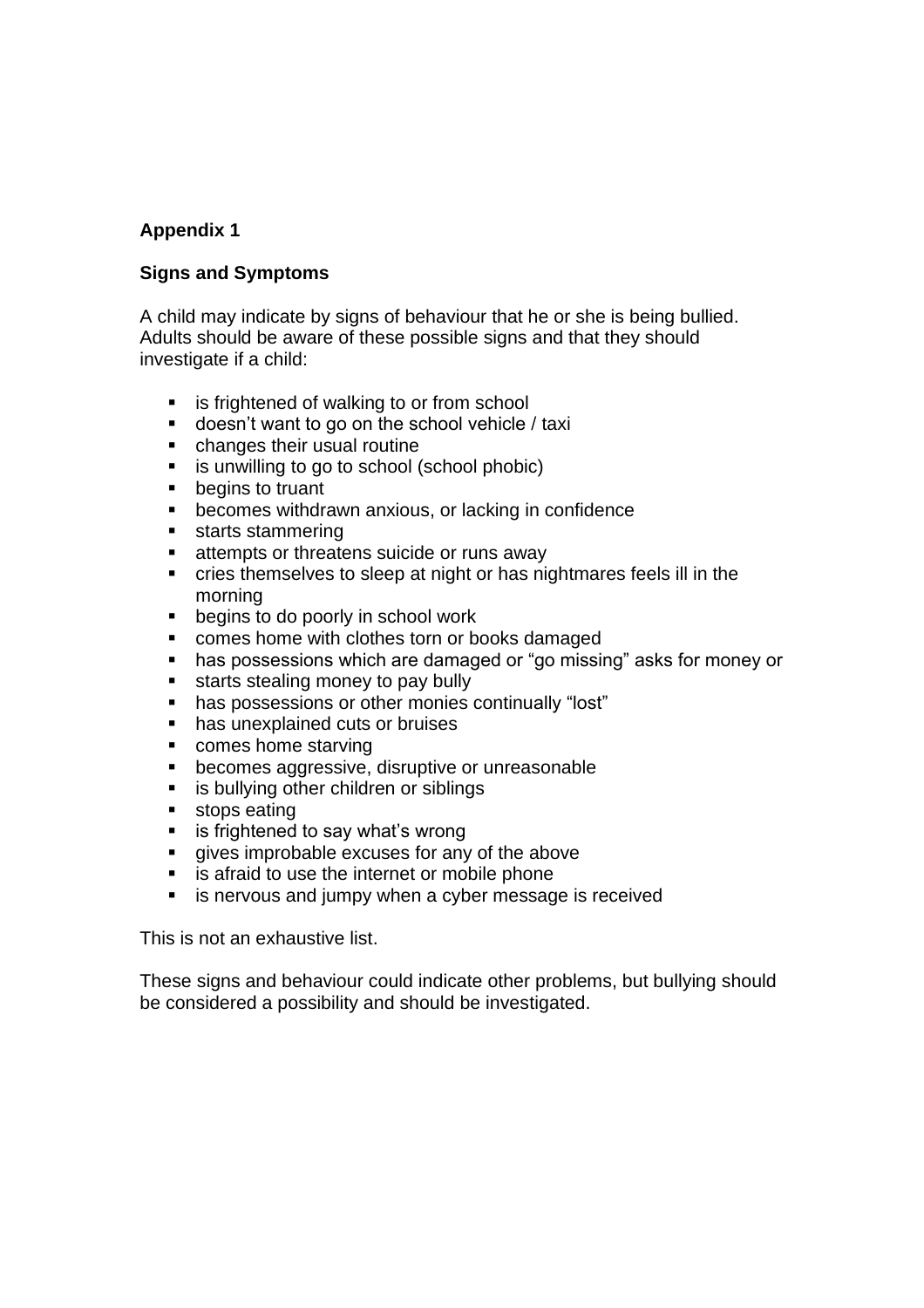## **Appendix 2**

#### **The law and statutory guidance with respect to bullying**

## **THE EQUALITY ACT 2010**

Under the Equality Act 2010, new duties on schools and other public bodies came into force from April 2011. The Act strengthens and simplifies existing equality legislation. The Act brings together existing duties not to discriminate on grounds of race, disability and gender which schools are already bound to comply with, and it extends these to include duties not to discriminate on the grounds of age, sexual orientation, religion or belief, or gender re-assignment. It places a requirement on governing bodies and proprietors of schools to eliminate discrimination and promote equal opportunities.

## **SAFEGUARDING CHILDREN AND YOUNG PEOPLE**

Under the Children Act 1989 a bullying incident should be addressed as a child protection concern when there is 'reasonable cause to suspect that a child is suffering, or is likely to suffer, significant harm'. Where this is the case, the school staff should report their concerns to their local authority children's social care. Even where safeguarding is not considered to be an issue, schools may need to draw on a range of external services to support the pupil who is experiencing bullying, or to tackle any underlying issue which has contributed to a child doing the bullying.

## **CRIMINAL LAW**

Although bullying in itself is not a specific criminal offence in the UK, it is important to bear in mind that some types of harassing or threatening behaviour – or communications – could be a criminal offence, for example under the Protection from Harassment Act 1997, the Malicious Communications Act 1988, the Communications Act 2003, and the Public Order Act 1986. If school staff feel that an offence may have been committed, they should seek assistance from the police. For example, under the Malicious Communication Act 1988, it is an offence for a person to send an electronic communication to another person with the intent to cause distress or anxiety or to send an electronic communication which conveys a message which is indecent or grossly offensive, a threat, or information which is false and known or believed to be false by the sender.

## **BULLYING OUTSIDE SCHOOL PREMISES**

Head teachers have a specific statutory power to discipline pupils for poor behaviour outside of the school premises. Section 89(5) of the Education and Inspections Act 2006 gives head teachers the power to regulate pupils' conduct when they are not on school premises and are not under the lawful control or charge of a member of school staff. This can relate to any bullying incidents occurring anywhere off the school premises, such as on school or public transport, outside the local shops, in a town or village centre, cyber bullying or via social networking sites.

Where bullying outside school is reported to school staff, it should be investigated and acted on. The SLT should also consider whether it is appropriate to notify the police or anti-social behaviour coordinator in their local authority of the actions taken